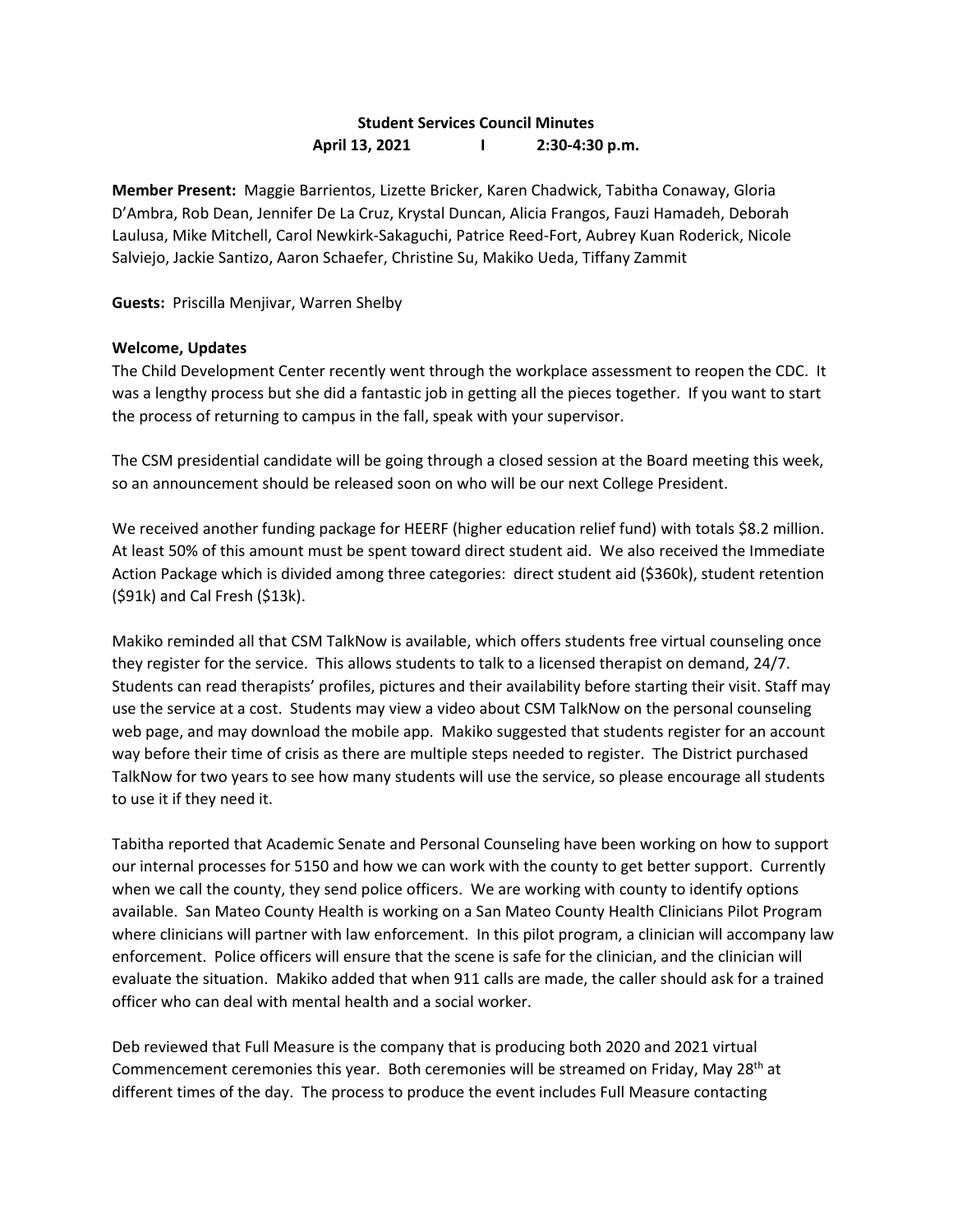graduates for information to go on their individual presentation slides and connecting them with the Bookstore to order any regalia the students' might want. Admissions and Records will supply Full Measure with the list of 2020 and 2021 graduates. The VPSS office is also starting to accept requests for participation in the 2021 Commencement ceremony for those students who will complete their degree requirements in summer 2021, but wish to participate in May's ceremony. She shared the form with the Council and stressed that the deadline to submit the form and required documents (copy of DegreeWorks and summer 2021 registration) is Friday, April 30<sup>th</sup>. The early deadline is so that Full Measure has enough time to gather the information needed from students and produce the event. The form will be sent to all student services by the end of the week, and Deb will notify all when the form is available online.

## **Program Review**

Lizette quickly reviewed the Academic Senate approved Program Review form. Some of the revisions to the form is that the number of words required is limited in sections and the inclusion of grids rather than an extended narrative so that descriptions can be concise. VPSS will create grids for section 1 and 2 so folks can opt to complete the grids rather than complete a narrative for those sections to upload into the Program Review form. Encouraged all to review the document as well to familiarize with what is expected.

Lizette shared examples from VROC's and Financial Aid's 2018-19 Progress Reports which showed how their program mission and goals aligned with the College and District goals, results/progress on previous program review goals, program data and their plans for the future.

In section 3 of Program Review, you will compare your program data to the College Stats so gaps can be identified. Who are we serving? Who are we not? What are some areas we need to look at when doing those comparisons? If your program serves a specific population, you may send a request to PRIE for data. The request should include students' G#s and your Dean or VPSS should be copied on the request. If your program serves all students you could look at different aspects or keep it general.

Parts A (student population equity) and B (modes of delivery equity) are areas you'll be comparing your program data to the 2020-21 College Stats populated in section 3's grid. For example, if your program data reveals that you are not currently serving First Gen students but the College Stats indicate that 47% of our students are First Gen, you may want to explore what you can do to reach this population. Completion of the grids should be done through an equity lens.

Part C of section 3 also addresses SLOs and SAOs. It is recommended that you have 2-4 outcomes, whether it's SLOs, SAOs or a combination of both. The outcomes should be meaningful to your program, and you may work with your Dean or supervisor to develop your outcomes that show learning or an outcome from your area. You may collect data by surveys, interviews, event/activity evaluations, focus groups, etc. If you will do a survey, please contact PRIE as soon as possible for their support.

Part D is the area you may identify changes that impacted your program during the evaluation period, such as the pandemic and the resulting modifications to your program that ensued.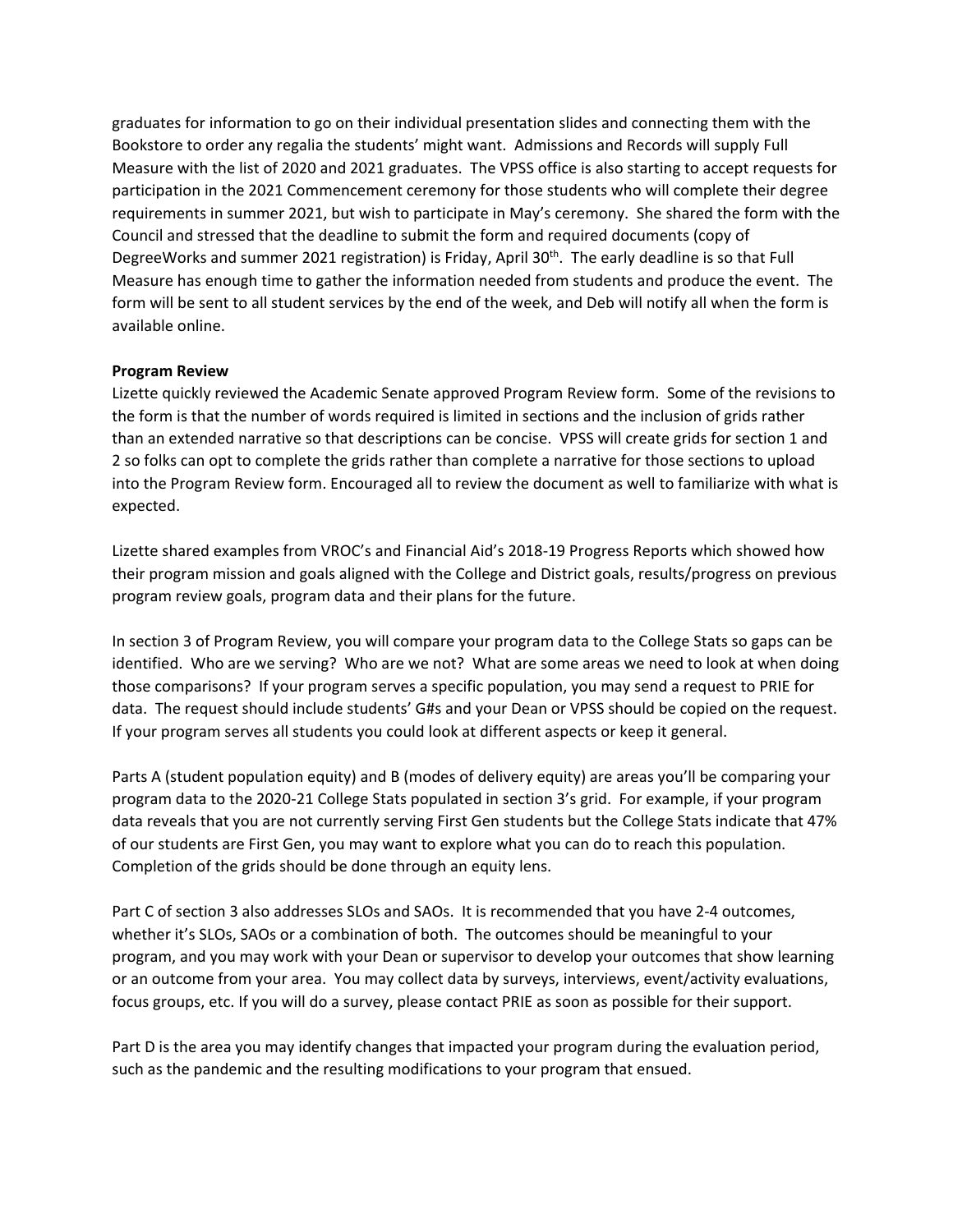Encouraged all who may need PRIE support to contact them as soon as possible to avoid the backlog of requests that may occur as we get closer to the Program Review submission deadline in October.

## **Program Updates**

Karen reported that the scholarship committee wrapped up their awarding process last week over the course of three days. To date they've awarded 310 students out of 414 that applied, and awarded \$221,570. They are still awaiting awardees' names from the scholarship subcommittee and external donors. Notifications to students will go out in May, the names will be uploaded to the Scholarship website and their digital program will be publicized. This year's program will include video snippets of students thanking donors and expressing what the scholarship means to them.

Christine spoke about our micro-internship program, where students can apply for paid internships for short projects. CSM has partnered with Parker-Dewey, who takes care of the paperwork. It's a great program, but we didn't get a lot of employers to sign on this semester. Career Services conducted an information session earlier in the day with 40 employers in attendance. Micro-internships are a way for employers to get short-term projects. It also gives students the experience of internship work without a full internship because some students do not have the experience to get a full internship.

Makiko shared that April is Sexual Assault Awareness Month. Personal counseling and the peer educators will present another Movies for Mental Health event on Wednesday, April 28th from 4:30-6:30 pm. Last month's event regarding mental health issues and underserved populations was excellent. Next month is Mental Health Wellness Month where they will offer workshops during the first two weeks (May 3-14) led by nurses and personal counselors.

Tiffany reported that Promise is continuing onboarding fall 2021 cohort, registering continuing students for summer and fall, keeping students actively engaged and supported and looking toward graduation. San Mateo County is supporting the expansion of Promise districtwide this fall, allocating \$1 million this year and next year in direct aid to students. This will allow CSM to take on an additional 200 students.

Lizette added that the Board supports the expansion of Promise. Promise is actively collaborating with other programs that provide intentional support such as EOPS, Learning Communities and other emerging support communities (Katipunan, Brothers Empowering Brothers, etc.)

Tabitha reminded all that Karen Erickson's last day is Thursday, April 15<sup>th</sup>, so be sure to email her if you want to wish her well in her retirement. They are currently in the hiring process to fill the A&R Admissions III position. An adjunct personal counselor position has also been approved to start in fall 2021 and the hiring process will begin soon. This counselor position will support MCCDC and our undocumented students.

Mike reported that transfer students should find out within the month if they've been accepted to UCs and competitive CSUs. On the transfer services page, there are student testimonials. If you know any students that we can feature on this page, Mike has a questionnaire that students will need to complete. A virtual Transfer Tribute is being organized and will feature speakers and an alumni panel,